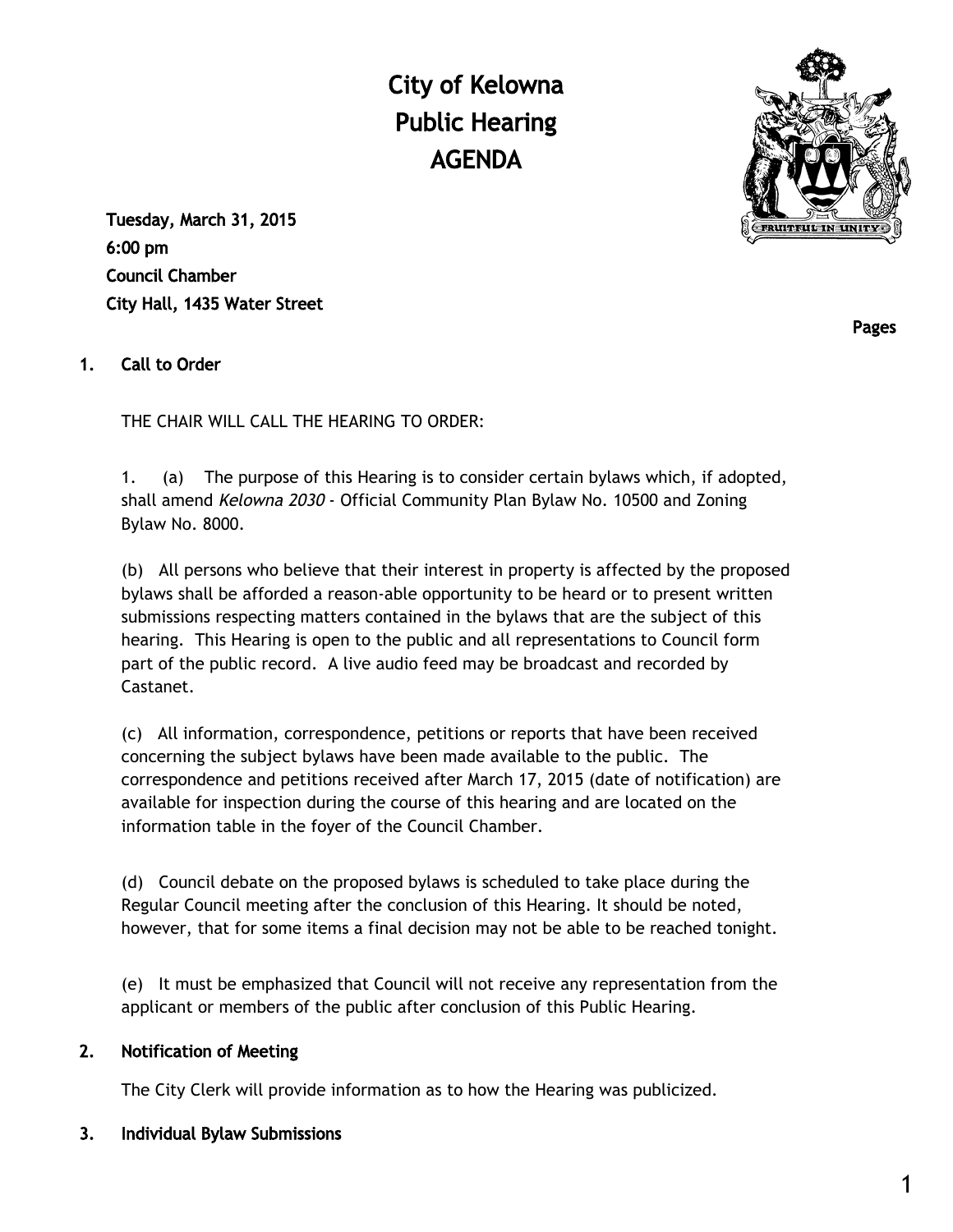## 3.1 4360-4390 Gallaghers Dr. E, BL11066 (OCP14-0026) - GolfBC Holdings Inc. 4 - 11

To consider an Official Community Plan Amendment to change the Future Land Use designation of the subject property to facilitate a three-lot subdivision that separates the recreational, amenity and commercial uses in the Vallage at Gallagher's Canyon.

# 3.2 3528 Landie Road, BL11067 (Z14-0058) - Jesse East 12 - 18

To consider a Rezoning application to rezone the subject property from the RU1 – Large Lot Housing zone to the RU2 - Medium Lot Housing zone to facilitate a two lot subdivision.

### 3.3 4962 Lakeshore Road, BL11068 (Z15-0001) - Shane Jones 19 19 - 33

To rezone the subject property from RR2 - Rural Residential 2 zone to RR2c – Rural Residential 2 with Carriage house zone in order to convert an existing accessory building to a carriage house.

### 3.4 1890 Baron Road, BL11069 (LUC15-0001) - SD-39 Ventures Ltd. 34 - 40

To consider a Land Use Contract Discharge application.

### 4. Termination

#### 5. Procedure on each Bylaw Submission

(a) Brief description of the application by City Staff (Land Use Management);

(b) The Chair will request that the City Clerk indicate all information, correspondence, petitions or reports received for the record.

(c) The applicant is requested to make representation to Council regarding the project and is encouraged to limit their presentation to 15 minutes.

(d) The Chair will call for representation from the public in attendance as follows:

 (i) The microphone at the public podium has been provided for any person(s) wishing to make representation at the Hearing.

(ii) The Chair will recognize ONLY speakers at the podium.

 (iii) Speakers are encouraged to limit their remarks to 5 minutes, however, if they have additional information they may address Council again after all other members of the public have been heard a first time.

(e) Once the public has had an opportunity to comment, the applicant is given an opportunity to respond to any questions raised. The applicant is requested to keep the response to a total of 10 minutes maximum.